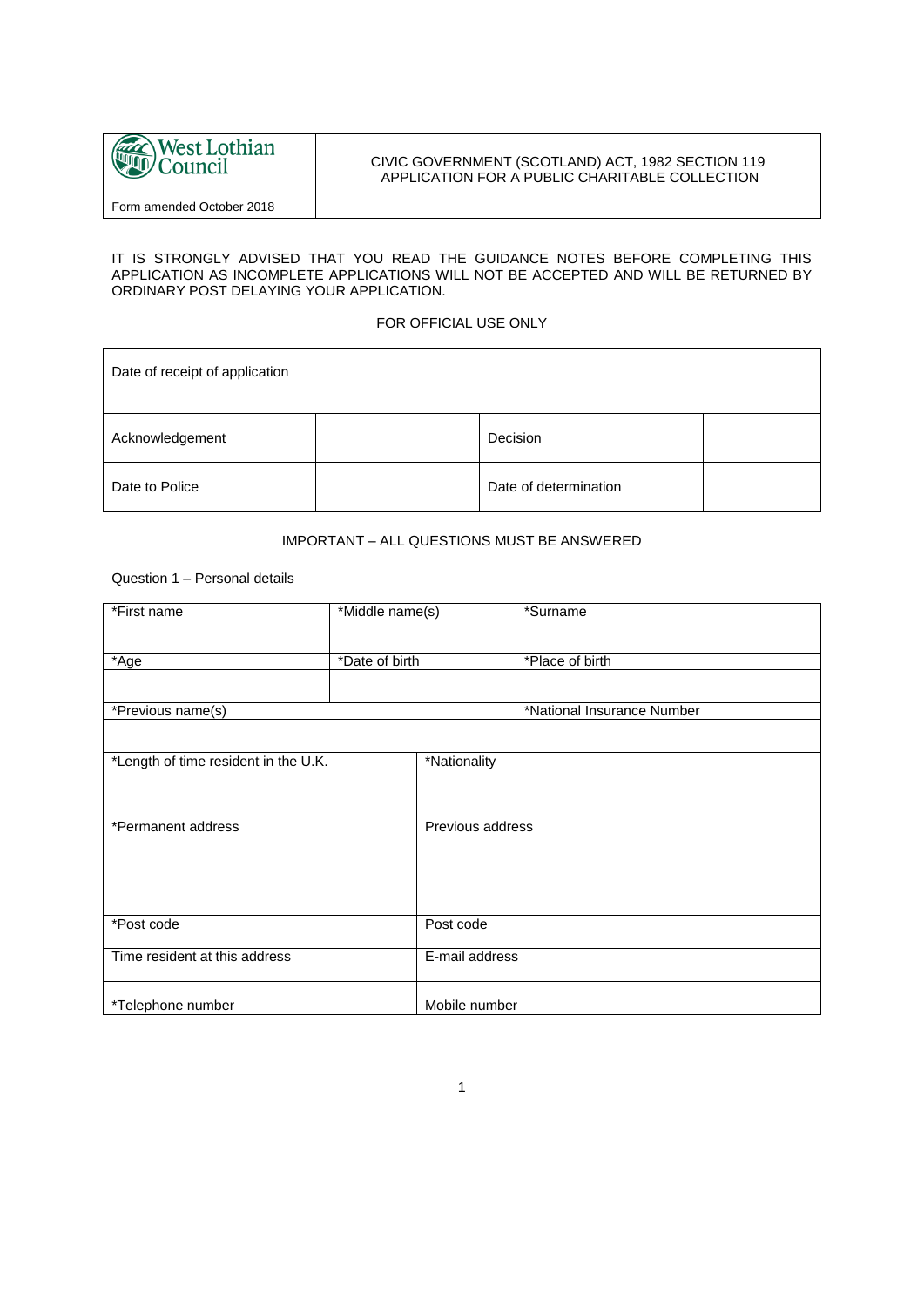### \*DELETE AS APPROPRIATE

 $\overline{1}$ 

Question 2– State the charitable funds or organisation to which the proceeds of the collection are to be applied.

 $\overline{\phantom{a}}$ 

| Is this collection to be :-                                                                              |         |
|----------------------------------------------------------------------------------------------------------|---------|
|                                                                                                          |         |
| A House to House                                                                                         | Yes/No* |
| A Street Collection                                                                                      | Yes/No* |
|                                                                                                          |         |
| In what parts of West Lothian do you intend to carry out<br>the collections (specify towns and villages) |         |
|                                                                                                          |         |

**Note: If Almondvale Shopping Centre is required please specify. You need to contact the Centre Management to confirm the dates you require are available and have their agreement in writing before submitting this application.**

# Question 3

| Specify the particular date(s) and hours of each day<br>when it is proposed that a collection should be made                                       |                                                          |
|----------------------------------------------------------------------------------------------------------------------------------------------------|----------------------------------------------------------|
| Approximately how many persons is it proposed to<br>authorise to act as collectors                                                                 |                                                          |
| How will they be identified                                                                                                                        |                                                          |
| Is it proposed that remunerations should be paid out of<br>the proceeds of the collections to<br>If so, at what rate and to what classes of person | Collectors<br>Yes/No*<br>Yes/No*<br><b>Other Persons</b> |
|                                                                                                                                                    |                                                          |

### Question 4

| Has the applicant or, to the knowledge of the applicant, anyone associated<br>with the promotion of the collection been refused a permit for a charitable<br>collection under the Act, or had such a licence revoked. | Yes/No |
|-----------------------------------------------------------------------------------------------------------------------------------------------------------------------------------------------------------------------|--------|
| If so, please give particulars, including the name of the Licensing Authority<br>and date of refusal.                                                                                                                 |        |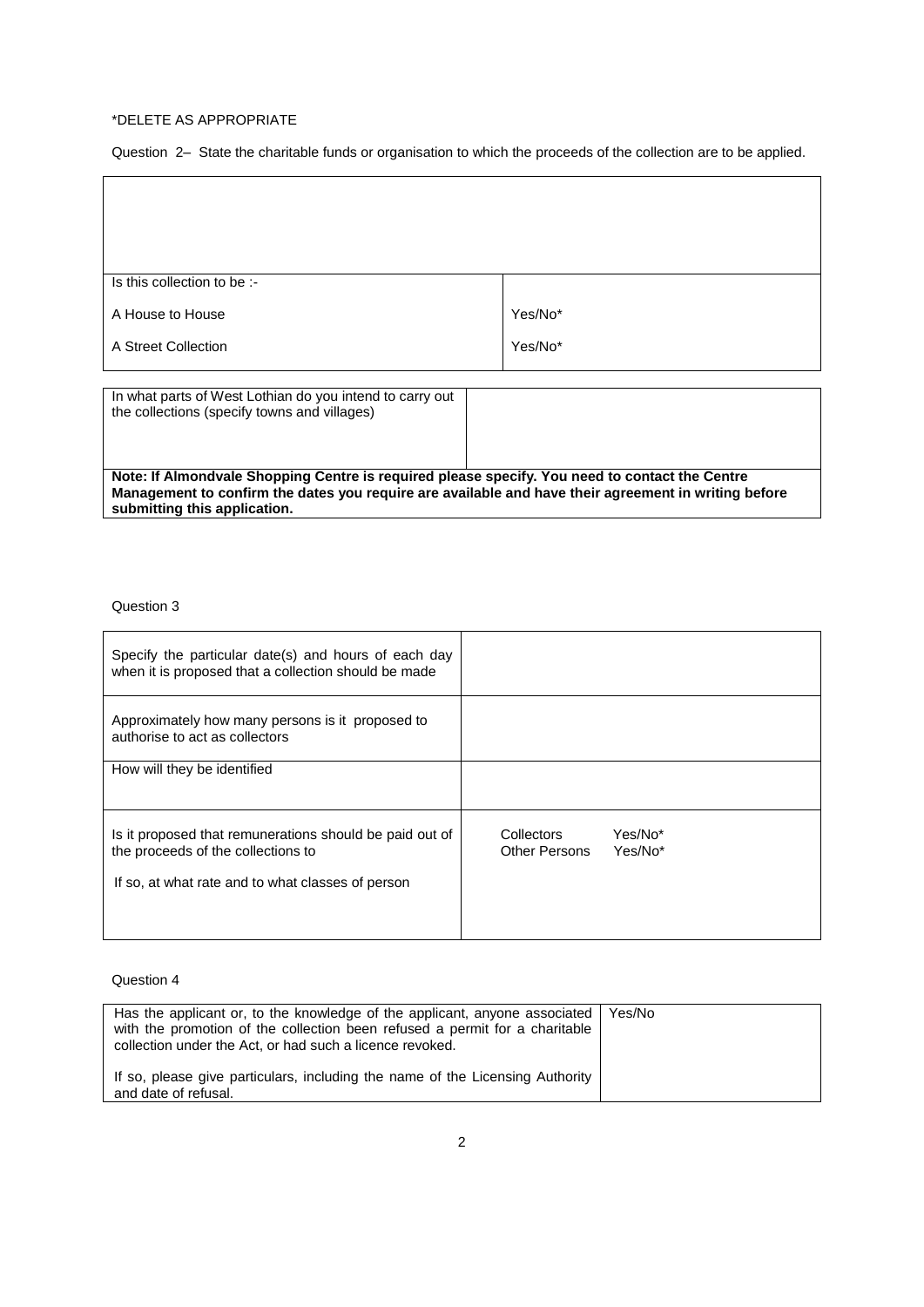### Question 5 –Further details

| necessary. | (a) Have you ever been convicted of any crime or offence?<br>If answer is yes please provide details below; continue on separate sheet if |         | yes/no*  |
|------------|-------------------------------------------------------------------------------------------------------------------------------------------|---------|----------|
| Date       | Court                                                                                                                                     | Offence | Sentence |
|            |                                                                                                                                           |         |          |

#### **SUBJECT TO THE REHABILITATION OF OFFENDERS ACT 1974, ALL UNSPENT CRIMES AND OFFENCES MUST BE DECLARED (SEE NOTE 1 OF THE ATTACHED GUIDANCE NOTES).**

#### Declaration by applicant

I declare that the information given by me on this form is correct to the best of my knowledge and belief.

| Date | Signature of applicant |
|------|------------------------|
|      |                        |

### Privacy Statement – Data Protection

All personal information that you supply will be used to process your application in accordance with data protection law and the Civic Government (Scotland) Act 1982. In terms of the 1982 Act we are required to share this information with the following bodies:-

- Police Scotland; and where the licensed activity takes place within premises,
- the Scottish Fire and Rescue Service or other enforcing authority under Part 3 of the Fire (Scotland) Act 2005

We are required by law to protect the public funds we administer. Therefore in line with the National Fraud Initiative (NFI) we may also share your information with other bodies responsible for auditing or administering public funds in order to prevent and detect fraud.

Some of the information provided by you on this form will be held on a register which is available for inspection by members of the public.

Further information about how we handle your personal information, including how long we retain the information, information about the NFI and how you can complain about our handling of your information, is available in our Privacy Notice which can be found on the Licensing Team's webpage https://www.westlothian.gov.uk/licensing. A copy of our Privacy Notice is available on request by contacting the Licensing Team, email: licensingservices@westlothian.gov.uk, telephone: 01506 281632.

### **This application form, when completed must be submitted in person by the applicant at Arrochar House, Civic Square, Livingston with proof of ID and current home address no later than 35 days before the proposed date of commencement of the collection.**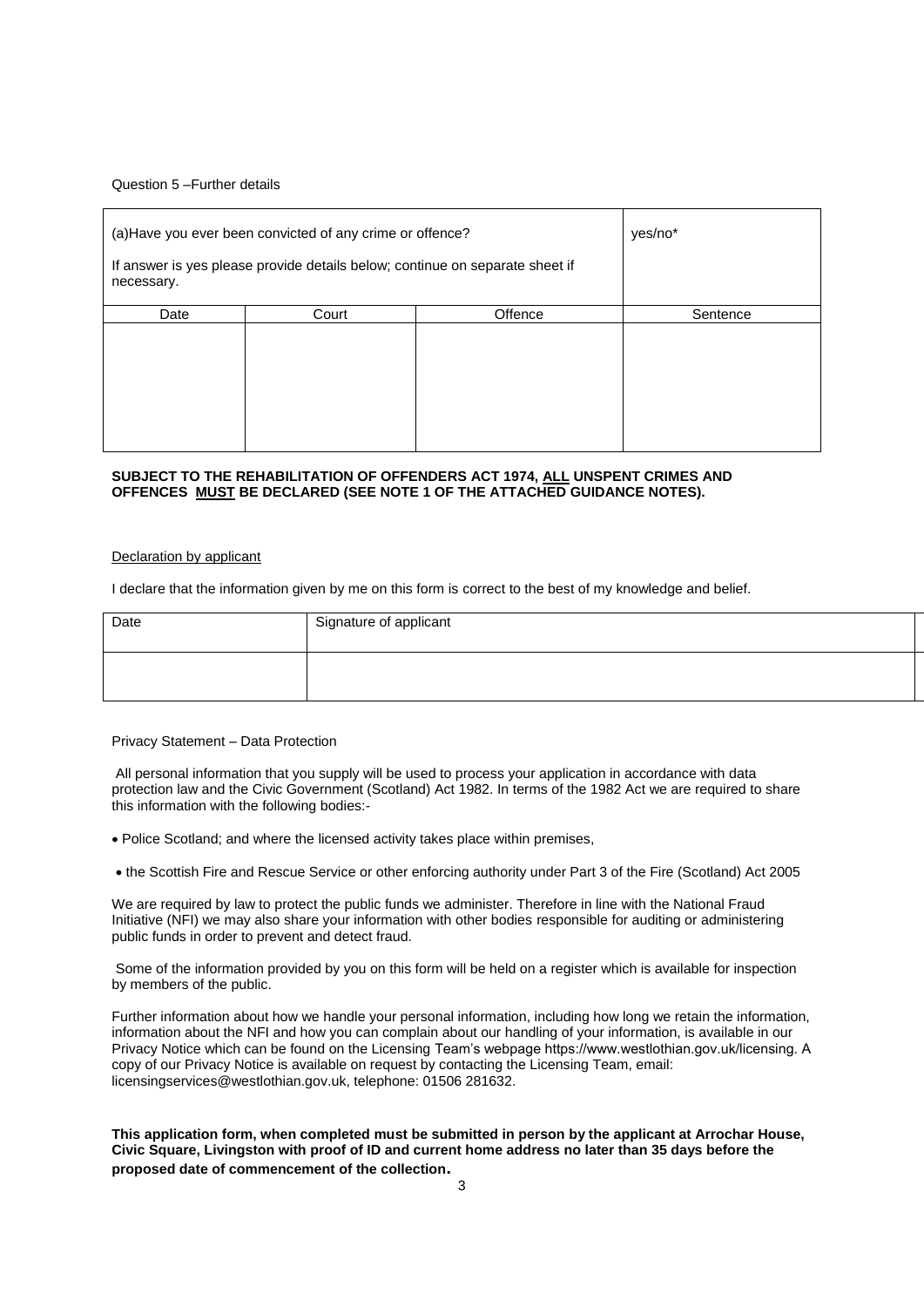### **Civic Government (Scotland) Act 1982 Section 119**

# **REGULATION OF CHARITABLE COLLECTIONS**

- **(1)** Subject to the provisions of this section, any person who organises a public charitable collection in respect of which the local council for the area in which it is to be held have not given their permission under this section shall be guilty of an offence and liable, on summary conviction, to a fine not exceeding £200.
- **(2)** Subsection (1) above does not apply to a collection which takes place in the course of a public meeting or to a collection which takes place by means of unattended receptacle kept in a fixed position in a public place.
- **(3)** An application for permission under this section shall be made to the local council by the organiser of the collection *not later than 35 days before the date of collection*, or within such other period as the council may fix.

### **Note**: **Where less than 35 days notice is given, the Council will not process the application.**

The application must be submitted in person at Arrochar House, Civic Square, Livingston with proof of ID and current home address of the applicant.

- **(4)** On receipt of an application for permission under this section the local council shall consult with the chief constable for the area which comprises or includes their area and may make such other inquiries as they think fit.
- **(5)** In granting the permission under this section a local council may, subject to the provisions of any regulations made under subsection (13) below, impose such conditions as they think fit, having regard to the local circumstances in which the collection is to be held, including conditions -
	- **(a)** specifying the date, time or frequency of the collection;
	- **(b)** specifying the area within which it is to take place;
	- **(c)** regulate its conduct;
	- **(d)** specifying the form of the collection boxes, other containers and any other articles used for the purposes of the collection, and;
	- **(e)** as to any other matter relating to the local circumstances of the collection.
- **(6)** A local council may refuse to grant permission under this section on any of the following grounds
	- **(a)** that the date, time, frequency or area of the collection would cause undue public inconvenience;
	- **(b)** that another collection in respect of which permission under this section has been granted or which is exempt under subsection (11) below is due to take place on the same or proximate day;
	- **(c)** that it appears to them that the amount likely to be applied for charitable purposes in consequence of the whole collection is inadequate having regard to the likely amount of the proceeds of the collection; that the organiser of the collection has been convicted of an offence under section 5 of the Police, Factories, etc. (miscellaneous Provisions) Act 1916, or the House to House Collections Act 1939, or under regulations made under subsection (13) of this section, or of any other offence which involves dishonesty or the commission of which would be likely to be facilitated by the grant of permission under this section.
- **(7)** A local council may
	- **(a)** if they have reason to believe that there has been a change in the circumstances which prevailed at the time when they granted a permission under this section and they are of the opinion that, in consequence, grounds of refusal under subsection (6) above apply, withdraw the permission or vary any condition imposed by them under subsection (5) above in relation to that permission;
	- **(b)** if they have reason to believe that there has been, is or is likely to be a breach of any condition imposed by them under subsection (5) above , withdraw a permission under this section.